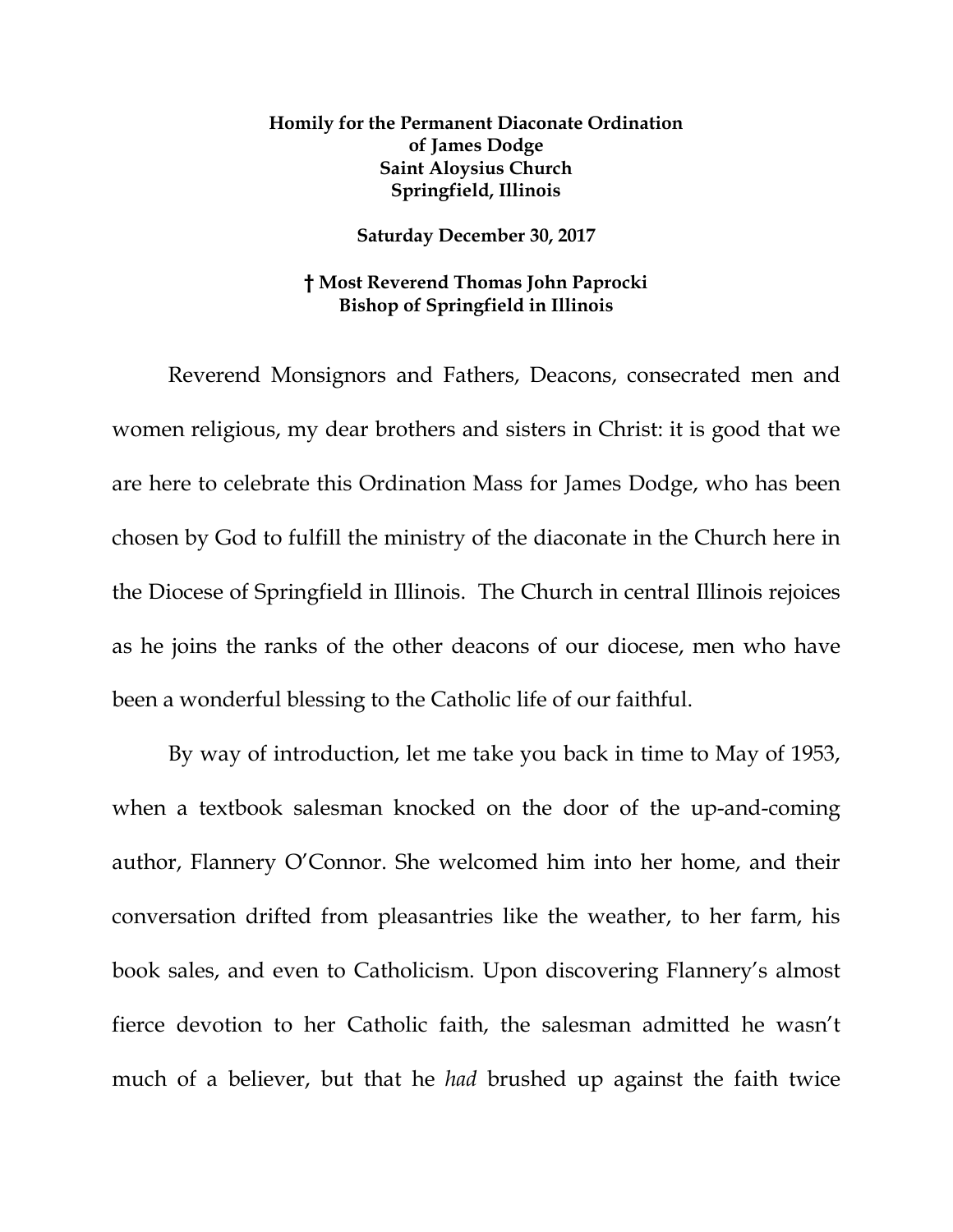during his time in New York City: he had studied philosophy and taught German at Fordham University, a Jesuit school, and he had met Dorothy Day. He had become fascinated by Day's Catholic Worker House, which was about an hour south of the University.

Flannery would later explain to a friend that her salesman guest said he could not see, in his words, why Dorothy Day "fed endless lines of endless bums for whom there was no hope. She'd never see any results from that." After spending some time discussing the point, O'Connor admits that the only conclusion they could agree to "was that Charity was not understandable …" — ending her story with the almost question, "Strange people turn up, don't they."[1](#page-5-0)

That was probably what Joseph and Mary were thinking when the prophetess Anna abruptly and unexpectedly inserted herself among the holy family, praising God and speaking of their child whom she had only just laid eyes on. But unlike the traveling salesman, Anna understood hope! An elderly woman widowed for many years, Anna spent day and night in the Temple court, praying, fasting, worshiping, and waiting, which is another way of saying she spent night and day immersed in hope and in memory, the temple representing the whole of Israel's hope that God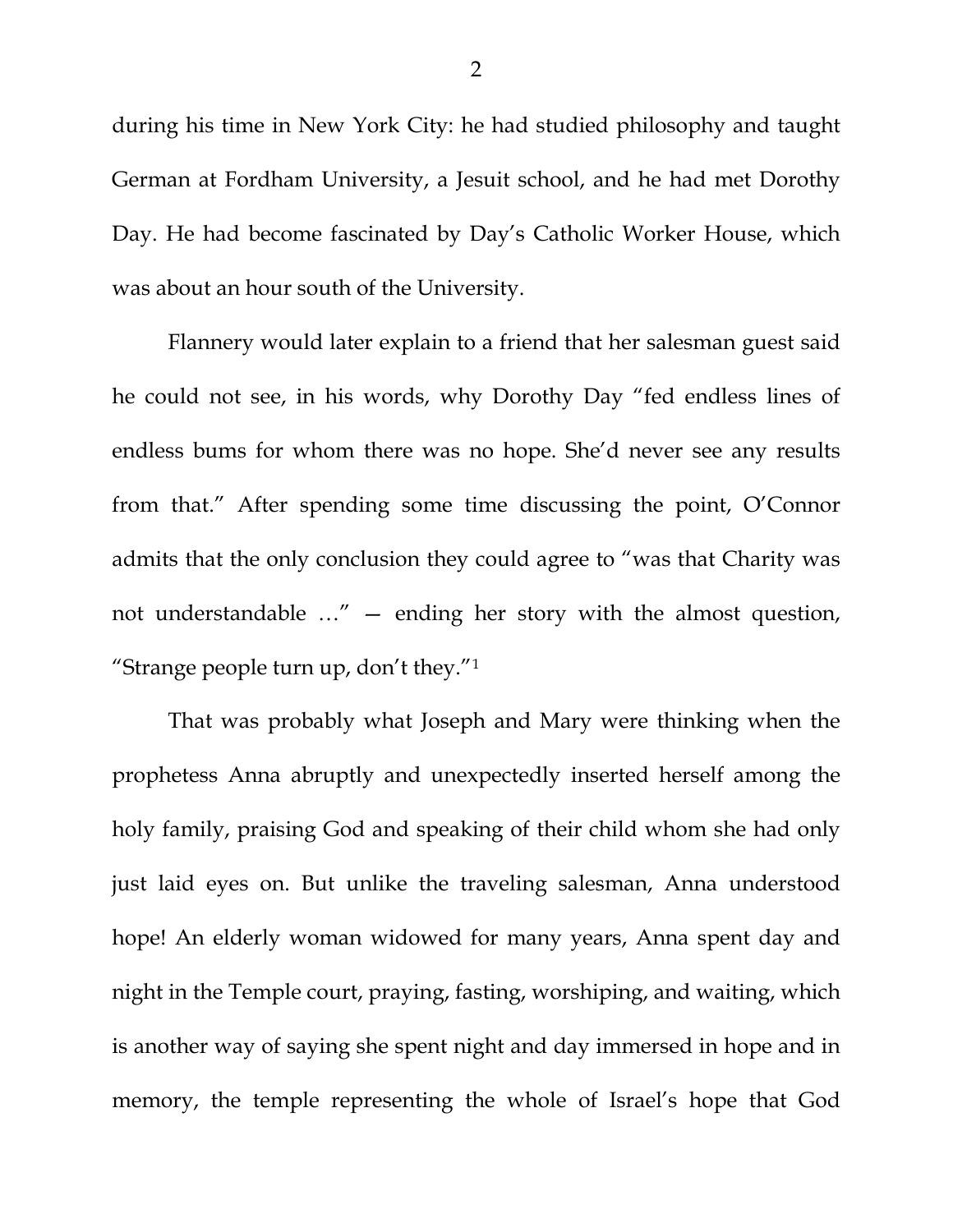would again rescue them from their current untenable situation, and the remembering, the recalling of how He done so in the past.

On seeing the child, Anna somehow knows her many years of vigil are over; that in this child, hope and memory are wed in such a way as to be fulfilled. God had once again kept His promise of salvation and sent the Messiah to deliver them from their captivity — not just this time, but for all time.

And here He is.

Anna had much time to meditate on the biblical and salvific events of the past. She has, in fact, made Israel's memory her own; she has made the story of the scriptures the story of her own life. Accordingly, she, like any prophet, cannot help but to tell others that their hope is not in vain, that God has kept His promises to them and how He has done so.

The scriptures make this point explicitly, that after coming upon Christ, she then "spoke about the child to all who were awaiting the redemption of Jerusalem.["2](#page-5-1)

But Anna is not the only one to speak up in response to encountering Jesus. In Luke's Gospel, everyone seems to speak of it. Luke employs the Greek word, *laleo*, meaning, "to speak," thirty-one times in his Gospel and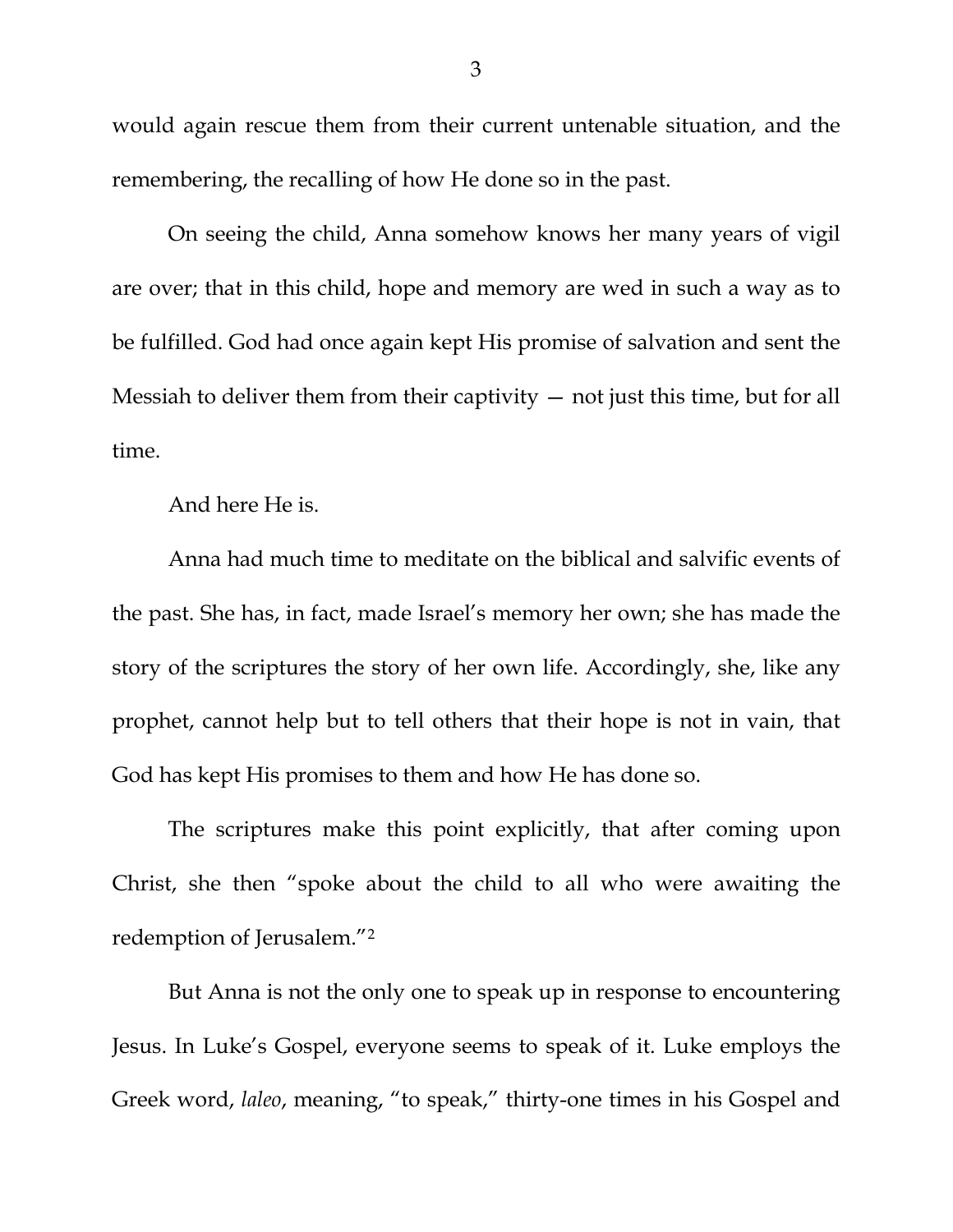twice that number in *The Acts of Apostles*, the sequel to his Gospel.[3](#page-5-2) In almost every case, it is more like preaching and less like speaking. It is a response to the Lord and what He is all about. When one experiences hope fulfilled, it seems one cannot help but tell of it. Consider a few of the examples Luke gives:

The Angel Gabriel speaks good news to Zechariah in the Temple, Elizabeth speaks of joy at hearing of Mary's faith, the shepherds speak of encountering the angelic host, demons speak of Jesus being the Son of God as He casts them out, the son of the widow of Nain speaks after Jesus raises him from the dead, the disciples speak after walking with Jesus on the road to Emmaus, and Jesus speaks his peace to his disciples after the Resurrection.

God's fidelity manifested before the eyes of the faithful elicits a response from them: they speak; they speak of faith to those in search of it. Anna witnesses to this pattern of evangelization, of hearing the Good News and responding to it.

But it is the Apostle John in the first reading today who discerns this pattern of evangelization in his own people and then repeats it to them. He retells; you might even say that he "re-speaks" to his people the way in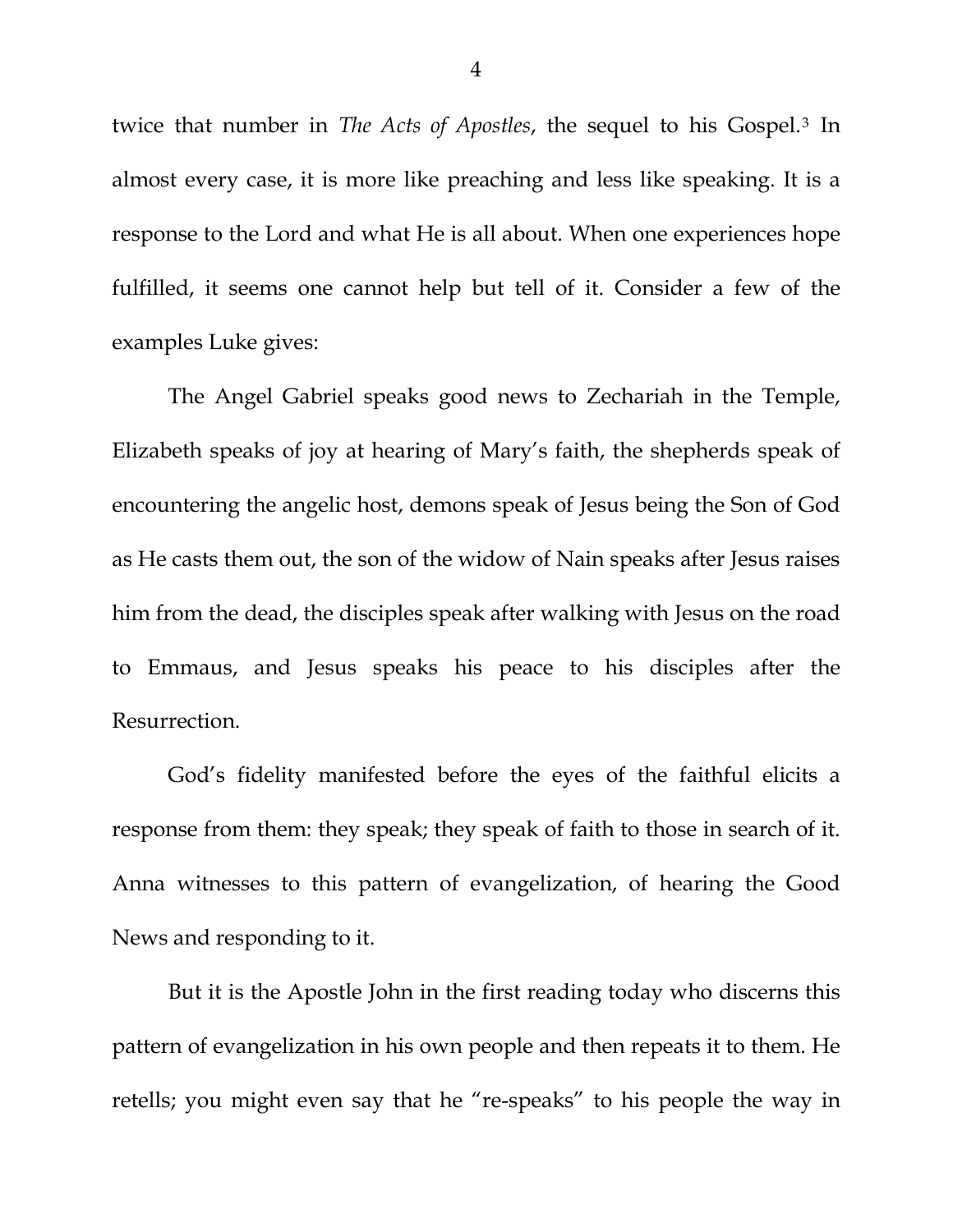which they have come to know God, and he does so in a sing-song, repetitive formula so that it may sink down deep within them, lodging in their hearts and minds as a meditation that they may then return to again and again.

Let me now address our candidate for diaconal ordination directly: James, following your ordination to the diaconate today, this will now be your task. God has chosen you to prophesy in the manner of Anna: persevering in prayer, fasting, worship, and waiting, to live in that place where hope and memory meet in fulfillment.

Here in this place of prayerful encounter, you will meet Christ.

Then it will be your joy and your sacred duty to praise God and to speak about Christ to all you meet in search of Him. Wherever you are assigned, you will discern Him at work among His people, and you will remind them of how He comes to them and saves them, repeating it, respeaking it to them in a way they can meditate on for as long as God gives them.

You will accomplish this in your ministry of the Word, proclaiming the Gospel, preaching, and counseling those who come to you, helping others to make the story of the scriptures the story of their own life. You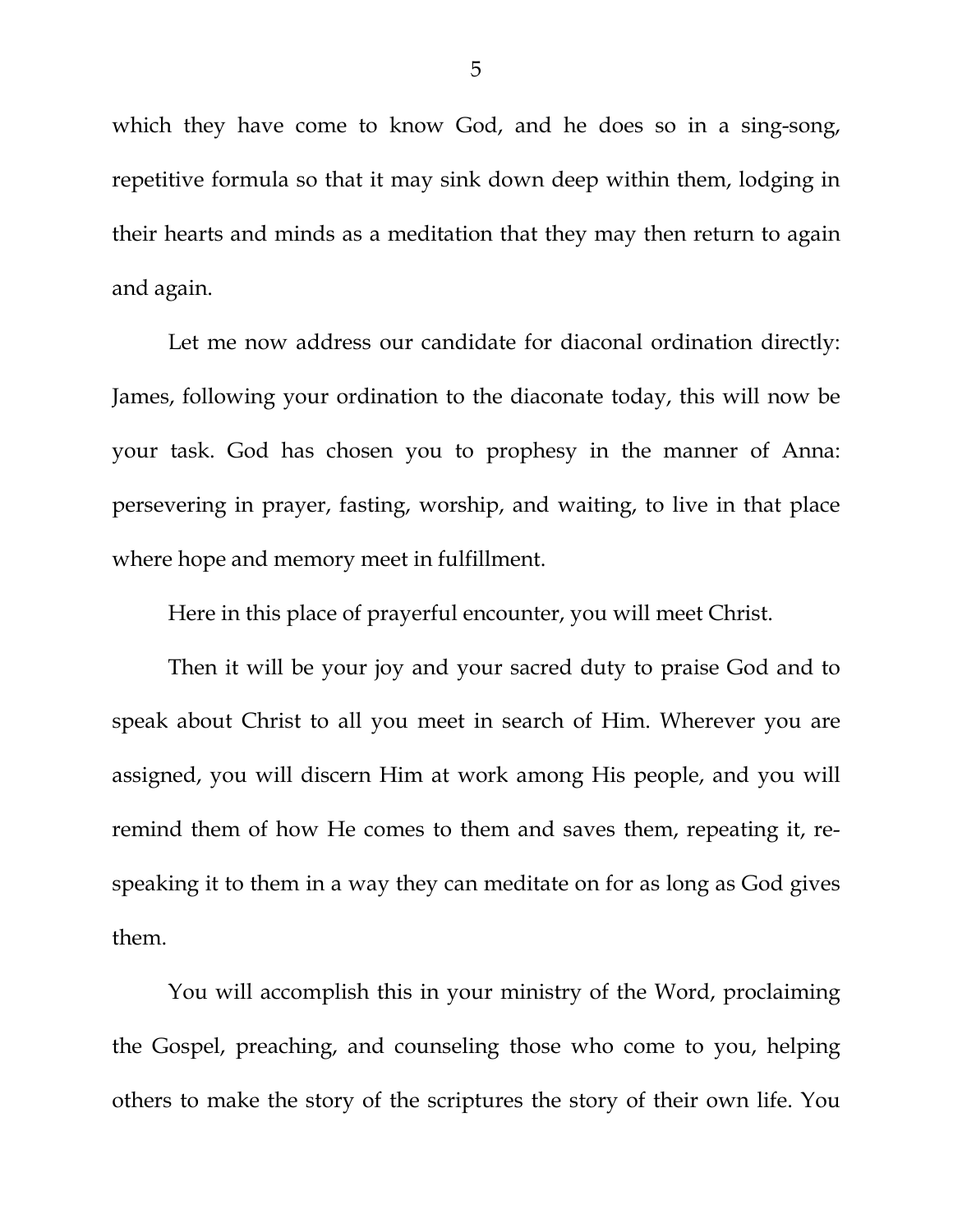will do so also through your ministry of charity, for a deacon is a minister of Christ's own charity. Such works are the incarnation of Christian hope. They are the virtue of hope dressed in work-clothes.

Through your stewardship of Christ's charity, not only will believers be reminded of God's goodness to them, but others who have not yet believed may brush up against living faith and become fascinated by it, like O'Connor's salesman was so many years ago.

Charity may not be understandable — self-sacrifice in the form of self-surrender, the definition of charity  $-$  is ultimately an endless mystery to be explored, but it prompts others to take notice.

You might say that it is the wriggle of the worm on the hook, the flash of vigorous life that arrests the eye, and draws in the catch.

*Why would a middle-aged woman like Dorothy Day spend her life feeding bums?*

<span id="page-5-2"></span><span id="page-5-1"></span><span id="page-5-0"></span>*Why would a man promise himself to obedient service of Christ and his Church? To prayer? To dedicated service to God's people through the proclamation of the Word, administration of the Sacraments, the offering of Worship to God through Christ, the service of the poor, the faithful, and the searching?*

We cannot help but to bite.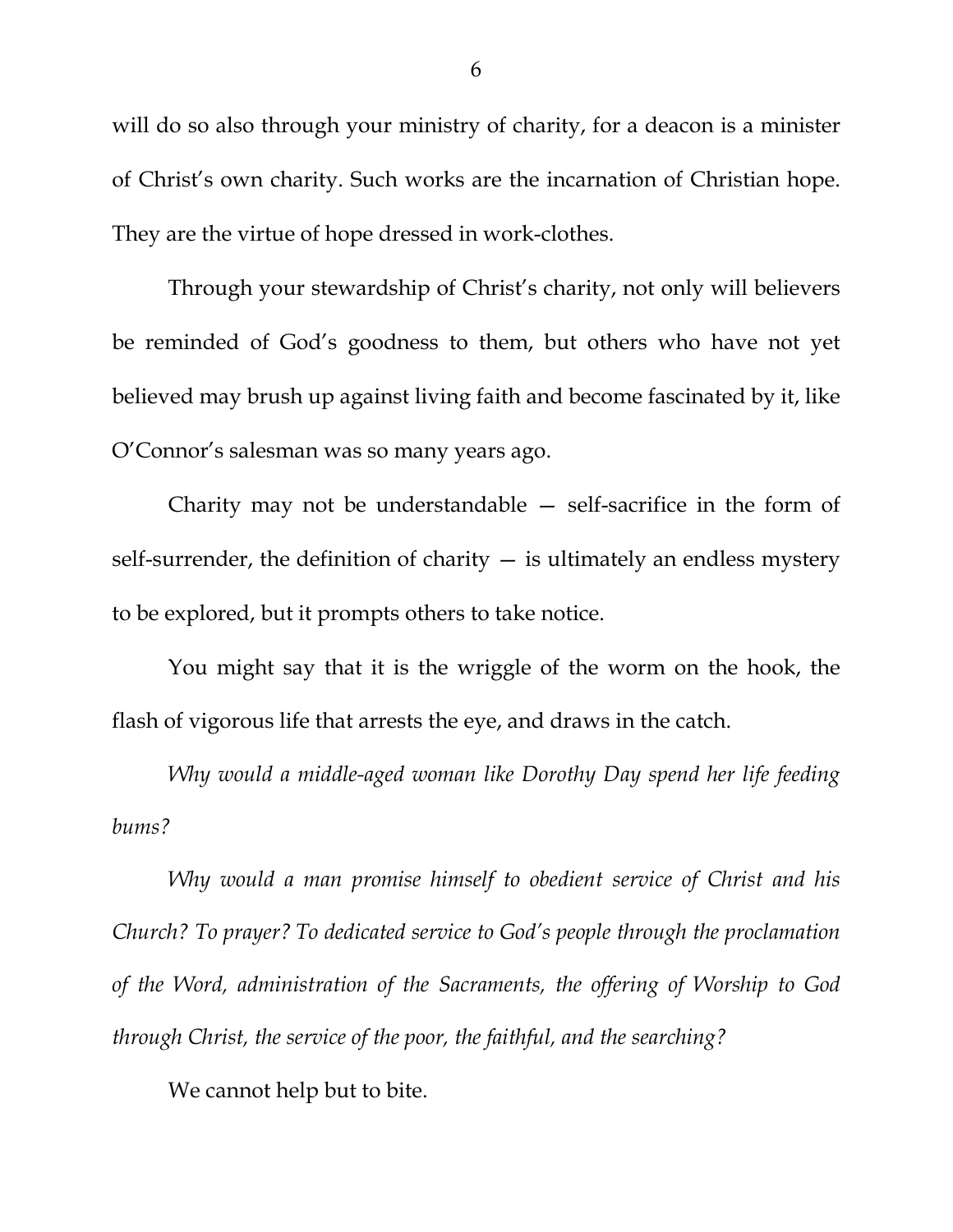Flannery was right: strange people do turn up at our door. Sometimes they insert themselves in our lives to remind us that Christ has come and there is reason to hope in God's fulfilled promises. Sometimes they show up at the door to brush up against our inscrutable charity.

Your ordination will provide the opportunity of both hearing and speaking of God's fidelity to His people in a focused way, of practicing with increased attention and intention, the ways of charity and sacrifice: self-denial, fasting, prayer, almsgiving, of choosing another's good instead of our own as Christ himself did; of replacing our ego with His, our story with His.

Continue to trust in the slow work of God, and the hope that comes from Him — one moment, one day, one life at a time.

Ultimately, we cannot explain charity, or its results, or lack thereof. That is God's business.

There will always be endless lines of endless bums.

But there will also always be those who hear, as so many do in Luke's Gospel or in the Apostle John's community, who hear God's call to faith, hope, and charity.